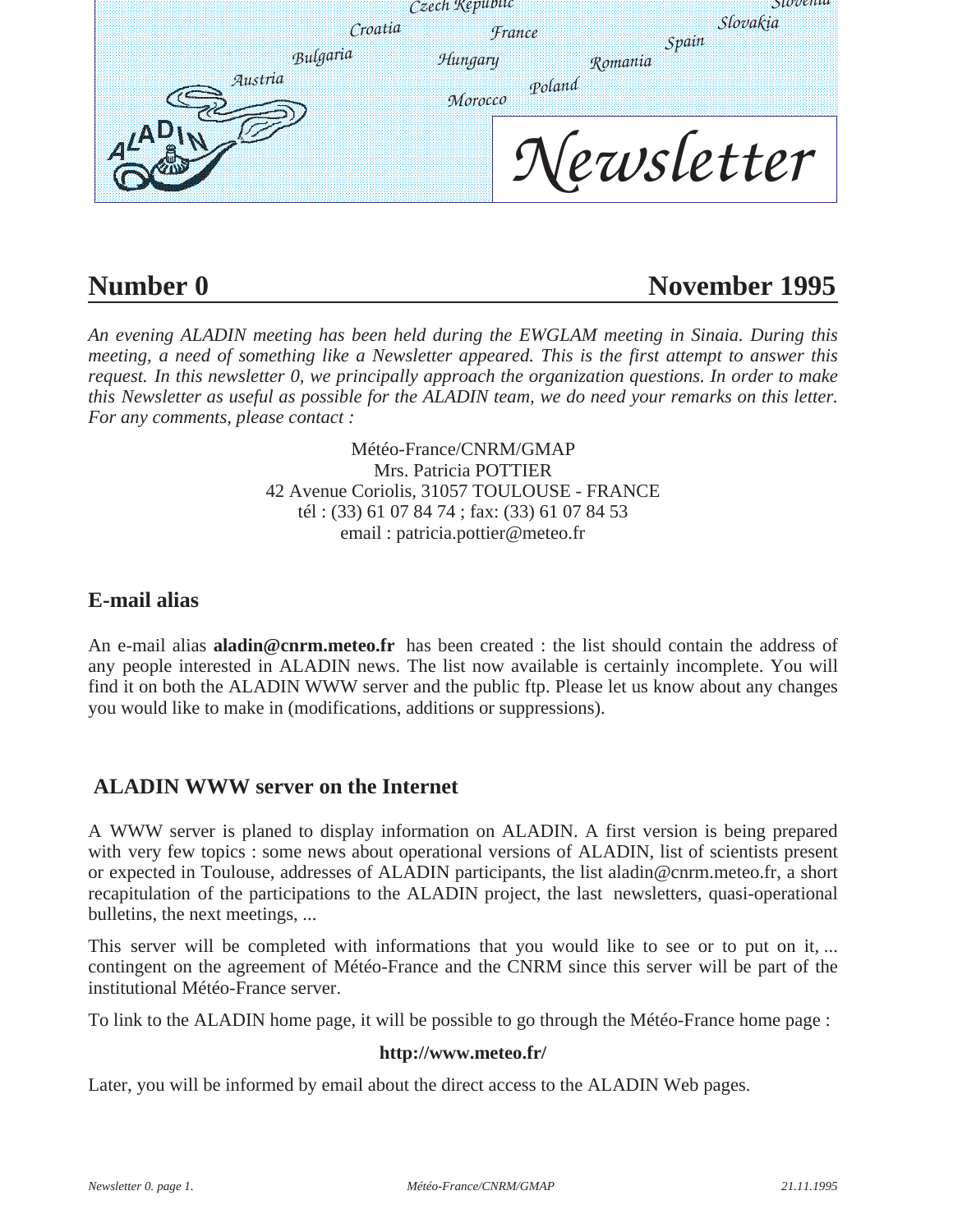## **Informations available on a Public ftp**

Most of the informations which will be available on the ALADIN WWW server will be obtained on a ftp anonymous : the file **readme** is in ASCII format and contains the name, format, date of last change and summary of each other files. To begin with, most of the files will be in Postscript format. If necessary, the text files could also be transformed in ASCII format, and the graphic ones in GIF format.

This public ftp is in read-only access and can be found on the workstation :

#### **cnrm-ftp.meteo.fr**

on the user anonymous and the directory **/pub-aladin.**

### **Exchange of texts or graphics**

If you want some texts or some graphics to be introduced in the ALADIN Web server or in the public ftp, please contact **patricia.pottier@meteo.fr**. For the moment, the text files should be in ASCII format and the graphic ones in postscript or gif format. A writable ftp is available for these exchanges but a password is requested and files can only stay a very short time on it (3 days). An e-mail contact is necessary to obtain the password for the first access and for any further access to avoid the automatic deletion of the files before we save them.

This public writable ftp is also on **cnrm-ftp.meteo.fr** and, provided you know the password, you can write on the directory **/pub-ext**.

#### **Quasi-operational News**

In order to be consistent with the changes in the ARPEGE configuration that has been operational since Wednesday 18th of October, ALADIN has been running with 27 levels since that date (*more details in ALADIN Quasi-Operational Bulletin number 19).*

Due to a strike of a certain part of Météo-France's staff, you could not receive any forecasts from ARPEGE and ALADIN during the first weeks of November (*more details in ALADIN Quasi-Operational Bulletin number 20 and 21)*.

A new version of ALADIN has been on test at the end of October. We expected it to be more compatible with the semi-Lagrangian ARPEGE, to reduce the excessive low level drag and to regularize energy spectra. The first scores confirm these expectations and this new ALADIN version should be operational before the end of November (*more details in a future ALADIN Quasi-Operational Bulletin, probably number 22)*.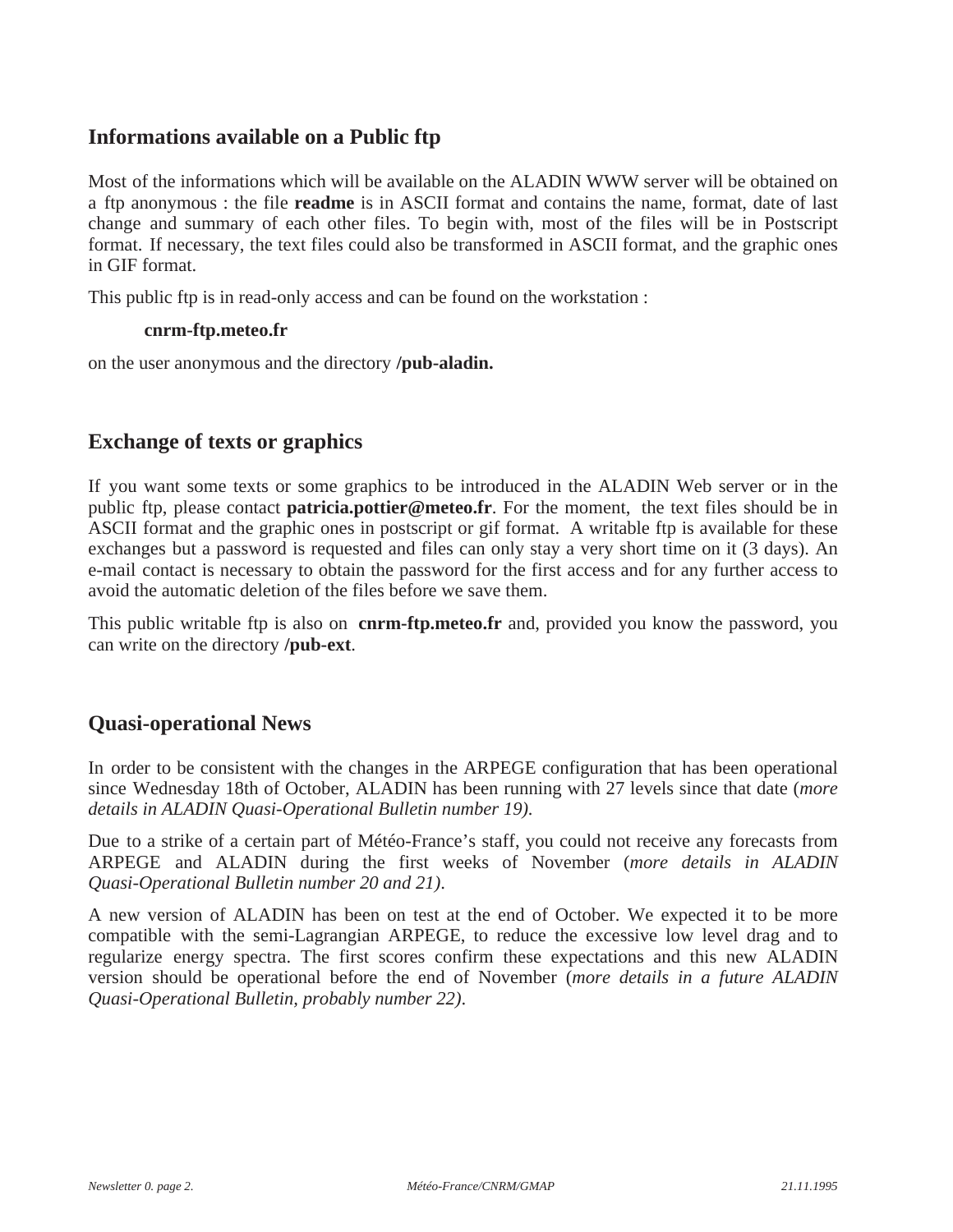# **Participations in the ALADIN projects**

A summary of the participations in the ALADIN project is regularly produced since the beginning of the project. The last one was prepared on september 30, 1995 (see Web server or public ftp). More details can be asked individually to Patricia Pottier.

With effect from October 1st, the recapitulations will be modified, in order to take into account different changes in the ALADIN project : the deeper collaboration with the Instituto Nacional de Meteorologia (Spain), the deported versions of ALADIN on workstations, the GRIB reception, ...

Two types of recapitulations will be updated by Météo-France : one for the participation in the Toulouse part of the ALADIN project (similar as the previous recapitulations) ; one for the total participation, including deported work realized on the ALADIN project outside Toulouse. A quarterly updating is planed. To do this, we will need to collect informations from each country at the end of each quarter (probably by email or with the public writable ftp).

The first attempt to do this will be made for the last quarter of 1995. At the end of the year, every country will be kindly asked to send to us an estimate of its effort in term of participants (name, duration, subject) in the ALADIN project, with the exception of the stays in Toulouse.

**Things will be easier for us if each country could entrust someone with making the national recapitulations, so that we may ask these representatives.** Please send us the name of this representative as soon as you have identified him.

# **Minutes from the ALADIN evening meeting on 3rd October 1995 in Sinaia beside the SRNWM/EWGLAM meetings**

The idea of this meeting appeared originally from a discussion with Mr Ioana. We thank him for this suggestion; it proved to be a good idea and it will certainly be repeated during the next EWGLAM meetings.

#### **1. Why this meeting ?**

*The ALADIN project is at a turning point :*

The ALADIN project is 5 years old and can be considered as finished in its first phase from the scientific point of view. The next steps must be defined.

From now on, we will have to face with some operational preoccupations, but they will be strongly connected with scientific challenges.

*We are in a good position to continue :*

We can rely on the ALADIN compatibility with ARPEGE/IFS. We are in better position than HIRLAM due to our code environment. Our plans seem less risky than those at DWD and UKMO. The CANARI analysis will still be sufficient before 4D-VAR, since 3D-VAR couldn't bring too much before.

*Indeed, we have some disadvantages :*